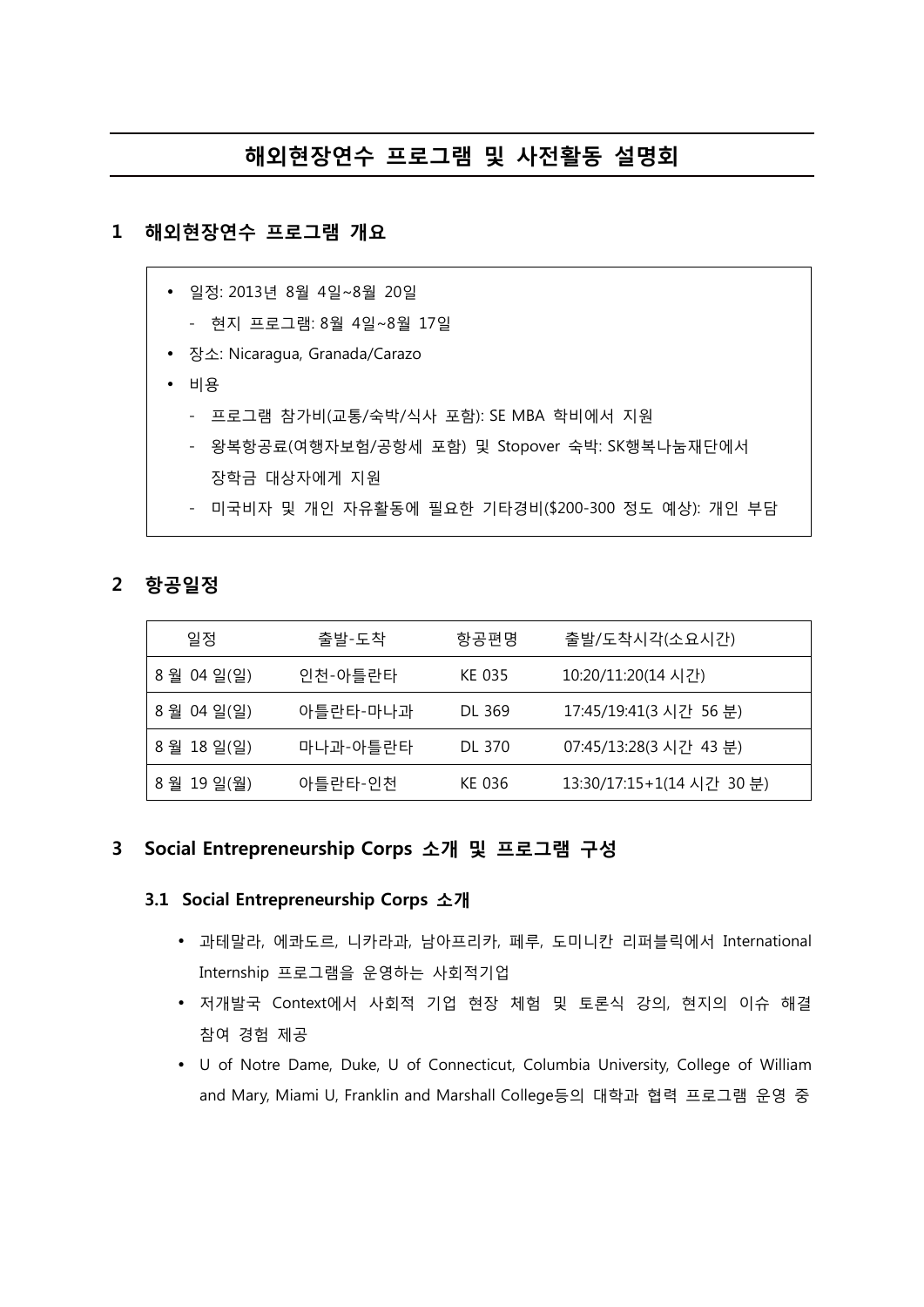### **3.2 해외현장연수 프로그램 구성**

#### **Orientation and Foundation Building**

- 성공적인 Field Work 수행을 위해 필요한 지식 습득
- 스페인어 수업, development discussion, technical training 등 포함

#### **Field Work**

• Social Entrepreneur Corps 직원과 현장 전문인력의 리더십 하에 약 7명으로 구성된 "Virtual NGOs" (VNGO) 단위로 활동, 지역사회와 사회적기업 방문

#### **Reflection and Analysis(Field Work과 병행)**

 Field Work의 Best practices 공유, 프로젝트 problem solving, 개별/그룹 단위 평가, 개선사항 도출

#### **Conclusion, Delivery and Presentation**

프로젝트 결과 발표, Social Entrepreneur Corps의 프로젝트 평가 및 funding 결정

#### **프로그램 일정**

-

※ 상세일정 첨부문서 참조

| 일정         | 장소                            | 활동내용                                   | 비고   |
|------------|-------------------------------|----------------------------------------|------|
| 8월 4일      | Managua $\rightarrow$ Granada | Nicaragua 도착, 숙소이동                     | 호텔   |
| 8월 5일~7일   | Granada                       | Spanish/ Orientation/                  |      |
|            |                               | Development Discussions/               |      |
|            |                               | Field Work Preparation                 |      |
| 8월 8일~10일  | Granada                       | Field Work                             |      |
|            |                               | - Micro Consignment Model <sup>1</sup> |      |
|            |                               | - Consulting Model                     | 홈스테이 |
| 8월 11일     | Granada/Carazo                | Off / Adventure Activity               |      |
| 8월 12일~15일 | Granada/Carazo                | Field Work                             |      |
|            |                               | - Micro Consignment Model              |      |
|            |                               | - Consulting Model                     |      |
| 8월 16일~17일 | Granada                       | Project Evaluation/                    |      |
|            |                               | Project Presentation                   |      |

<span id="page-1-0"></span><sup>1</sup> Micro Consignment Model(MCM): 접근성이 낮은 소외지역에 마케팅-캠페인-교육-판매 등의 프로세스를 통해 주민들과 직접 커뮤니케이션을 하여 해당 지역사회에 필요한 재화와 서비스를 제공하는 모델. 기존의 단순 기부와는 달리 scalable, replicable, sustainable한 특성을 가짐.